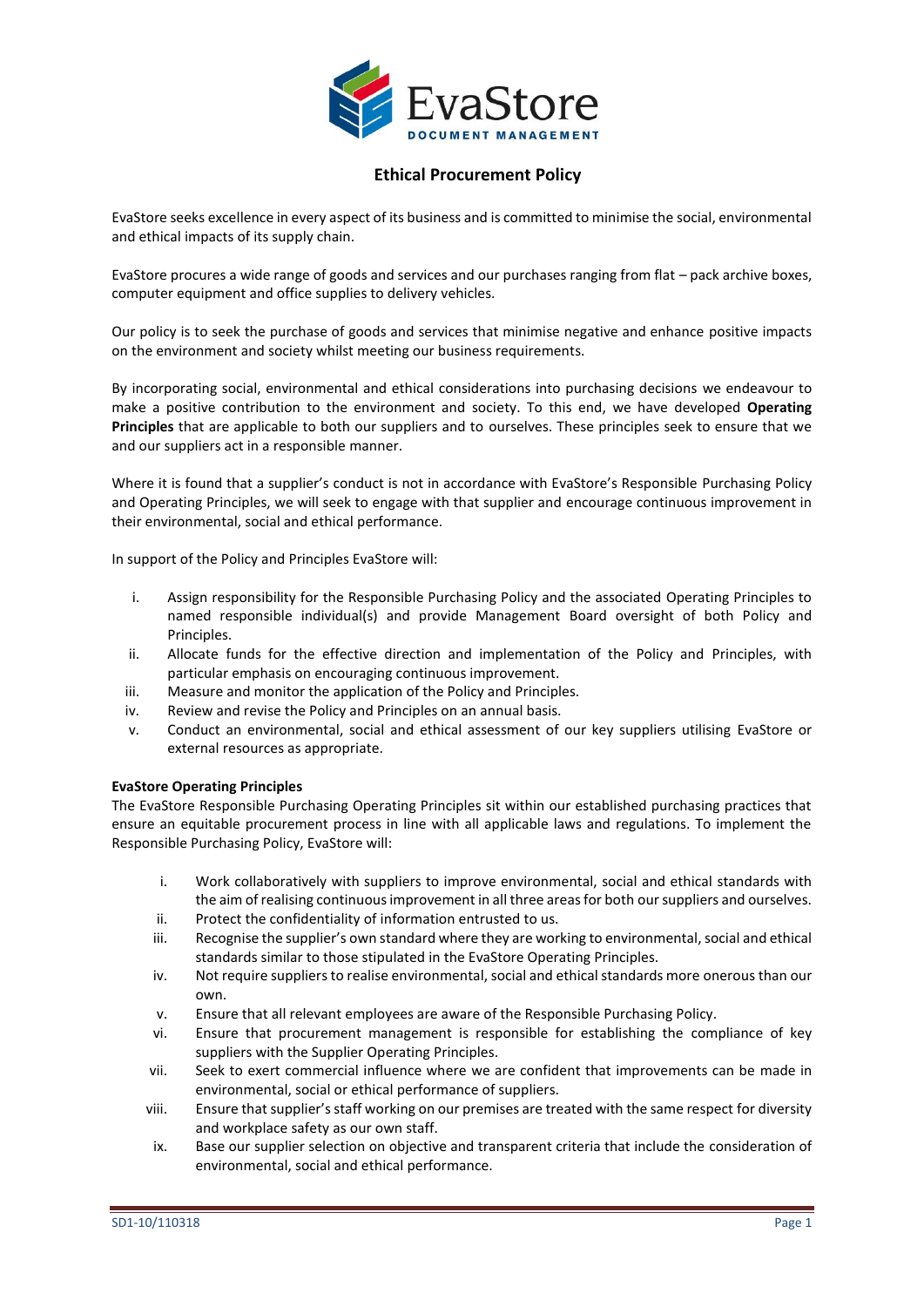

- x. Cease trading with suppliers showing persistent disregard for important elements of environmental, social and ethical performance.
- xi. Act as an advocate for responsible supply chain practices within our industry sector.
- xii. Use a risk based approach to ensure we focus on those areas where the risk is greatest and maximum impact can be achieved.

## **Supplier Operating Principles**

EvaStore expect that all our suppliers adhere to the Operating Principles set out below.

- i. Suppliers are expected to have management systems in place for delivering compliance with the Operating Principles in their own operations and those of their suppliers.
- ii. Suppliers should comply with all relevant legislation in the countries in which they operate and all relevant International Labour Organisation (ILO) conventions.
- iii. Suppliers are expected to communicate their expectations for compliance on all the issues raised within the Operating Principles to all relevant employees and suppliers.
- iv. Suppliers should provide evidence to enable assessment of the implementation of the Operating Principles by EvaStore, those acting on their behalf and other relevant independent 3rd parties.
- v. Suppliers should demonstrate continuous improvement in their approach to sustainable and responsible purchasing.

### **Society**

EvaStore seeks to ensure that the working conditions at suppliers of the products and services we purchase meet the standards of the International Labour Organisation (ILO) and the Universal Declaration of Human Rights (UDHR).

We expect our suppliers to adopt and demonstrate the following standards of social Compliance:

- i. **Child Labour:** Organisations should ensure the effective long-term elimination of child labour, in a manner consistent with the interests of the children concerned. Children or young persons under 18 shall not be employed at night or in hazardous conditions.
- ii. **Forced Labour:** There should be no forced, bonded or involuntary labour and no workers are required to lodge "deposits" or identity papers with their employers and should be able to leave after giving reasonable notice.
- iii. **Health, Safety and Hygiene:** All employees should expect to work in an environment that is both safe and healthy. Adequate steps should be taken to prevent accidents occurring in the normal course of work. Workers should receive suitable health and safety training and have access to clean toilet facilities and clean drinking water as required.
- iv. **Discipline:** Physical abuse or discipline, the threat of physical abuse, sexual or other harassment and verbal abuse or other forms of intimidation is not acceptable. Disciplinary and grievance procedures shall be clearly documented and communicated to all employees. All disciplinary measures of a serious nature shall be recorded.
- v. **Freedom of Association and Employee Representation:** All workers and employers have the right to form and join organizations of their own choosing without prior authorization.
- vi. **Working Hours:** working hours should not be excessive and shall comply with relevant national laws. Overtime should be voluntary.
- vii. **Equality of Treatment:** Organisations will seek to eliminate discrimination in access to employment, training and working conditions, on grounds of race, colour, sex, age, religion, political opinion, national extraction, sexual orientation, disability or social origin and promote equality of opportunity and treatment
- viii. **Remuneration:** Wages and benefits afforded to workers should meet national standards. Workers should be provided with clear written information on their pay and conditions. Excessive deductions on wages should not be permitted as a disciplinary measure.
- ix. **Employment terms:** All workers should be provided with simple, written contracts which must detail the terms and conditions of their employment. Contracts should be clearly understandable to each worker. Work performed should be based on recognised employment law and practice.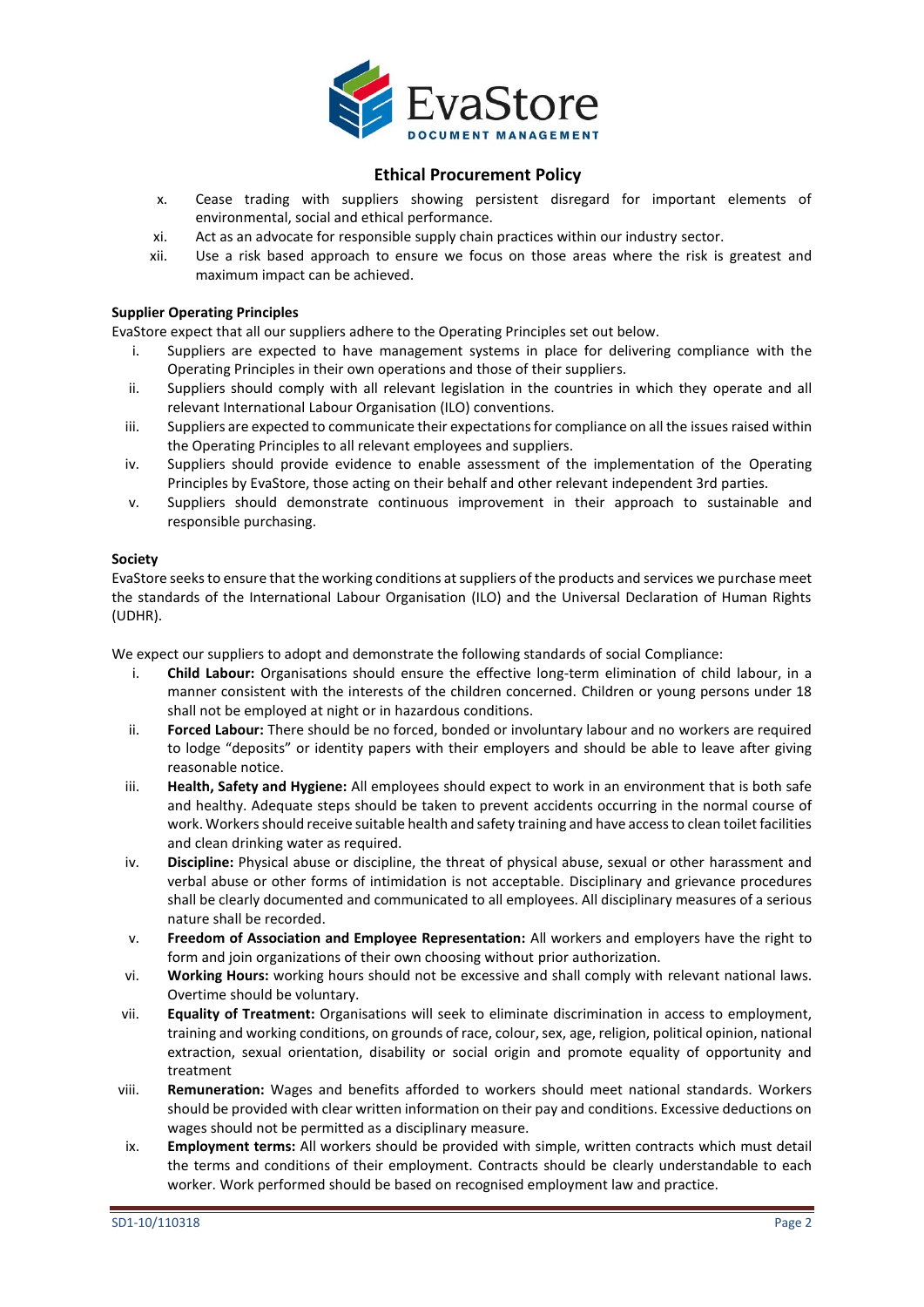

x. **Community impact:** Organisations are encouraged to support the communities in which they operate through appropriate community initiatives.

It is understood that organisations must comply with national and other applicable laws and regulations and where there is conflict between these and this policy then the highest standards linked with such laws and regulations shall be applied. Where there is no conflict we would expect that the provisions that give the greatest protection to workers should be applied.

#### **Environment**

We seek to ensure that appropriate attention is paid to environmental issues when EvaStore purchase products and services.

In all cases suppliers should be able to demonstrate environmental policies and management systems sufficient to ensure continuous improvement in environmental performance.

Therefore, suppliers should be able to demonstrate:

- i. Documented policies regarding environmental management.
- ii. The ability to monitor and review environmental performance.
- iii. The degree to which operations are covered by recognised environmental management systems or the organisations intentions towards such accreditation.
- iv. The awareness of potential environmental risks inherent in their production, service or sourcing activities.
- v. The implementation of mechanisms and processes in place to mitigate or minimise potential environmental risks.
- vi. The degree to which products and services have been designed with environmental considerations in mind.

Suppliers should seek to:

- vii. Minimise the use of energy, water and raw materials where practical.
- viii. Maximise the use of recyclable and renewable materials including energy where possible.
- ix. Make practical efforts to minimise waste and dispose of it in a safe, efficient, and environmentally responsible manner.
- x. Avoid contamination of the local environment and ensure that emissions, air, noise and odour pollution is, as a minimum, within nationally defined limits.

#### **Ethics**

EvaStore has clear ethical standards and arrangements to promote and encourage compliance; similar standards are expected of our suppliers. Suppliers should be able to demonstrate the existence of processes and procedures to implement appropriate staff guidelines and codes of conduct.

Suppliers should ensure that management systems and practices are in place to ensure the prevention of:

- i. Money Laundering.
- ii. Insider Trading.
- iii. Conflicts of Interest.
- iv. Fraud, Bribery and Corruption and other improper Payments or Gifts.
- v. Unauthorised access to personal and business information.

#### **References**

The United Nations Universal Declaration of Human Rights. This sets "a common standard of achievement for all peoples and all nations" and represents a set of core international ethical standards.

The United Nations Convention on the Rights of the Child. This has been ratified by almost

every member state in the United Nations and provides a framework for interpreting the best interests of the child.